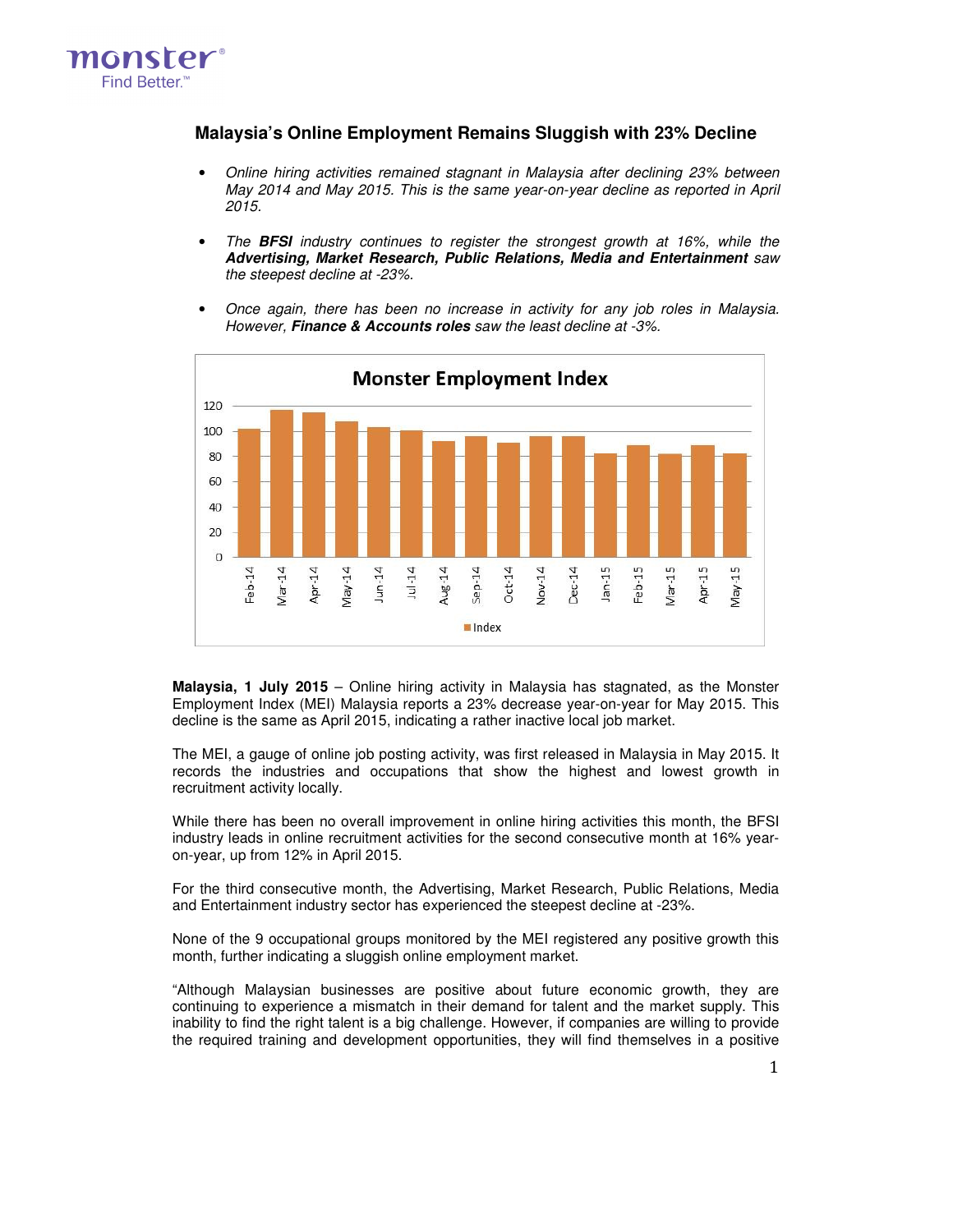

### position," said **Sanjay Modi, Managing Director, Monster.com (India, Middle East, Southeast Asia and Hong Kong)**.

"As per the latest news in Malaysia, companies are planning to lay off employees due to declining performances and high operational costs in some sectors. However, approximately 1.5 million jobs are projected to be created under the 11<sup>th</sup> Malaysia Plan."

Despite no occupation groups registering online hiring growth this month, the BFSI industry experienced the least decline at -3% year-on-year. On the other hand, the Software, Hardware & Telecom industry has the lowest growth at -33%, and has seen consistent yearon-year decline since March 2015.

The Monster Employment Index Malaysia is a monthly gauge of online job posting activity, based on a real-time review of millions of employer job opportunities culled from a large representative selection of career Web sites and online job listings across Malaysia. The Index does not reflect the trend of any one advertiser or source, but is an aggregate measure of the change in job listings across the industry.

### **Monster Employment Index Malaysia results for the past 16 months are as follows:**

| Feb<br>14 | Mar<br>14 | Apr<br>14 | May<br>14 | Jun<br>14 | Jul | Aug<br>14 | Sep<br>14 | Oct<br>۱4 | Nov | Dec<br>4 | Jan<br>15 | Feb<br>כ ו | Mar<br>1F | Apr<br>15 | May<br>15 | $\vee$<br>′−0−' |
|-----------|-----------|-----------|-----------|-----------|-----|-----------|-----------|-----------|-----|----------|-----------|------------|-----------|-----------|-----------|-----------------|
| 102       | $-1$      | 115       | 108       | 103       | 101 | 92        | 96        | 91        | 96  | 96       | 83        | 89         | 82        | 89        | 83        | $-23%$          |

| <b>Year-over-year Growth</b>                                              | May<br>14 | May<br>15 <sub>1</sub> | % Growth<br>$Y$ -o- $Y$ | <b>Year-over-year Growth</b>                                                         | May<br>14 | May<br>15 | % Grow<br>$Y$ -o- $Y$ |
|---------------------------------------------------------------------------|-----------|------------------------|-------------------------|--------------------------------------------------------------------------------------|-----------|-----------|-----------------------|
| <b>BFSI</b>                                                               | 100       | 116                    | 16%                     | Engineering, Construction and<br><b>Real Estate</b>                                  | 112       | 99        | $-12%$                |
| <b>Hospitality</b>                                                        | 80        | 86                     | 8%                      | Oil and Gas                                                                          | 104       | 85        | $-18%$                |
| Logistic, Courier/ Freight/<br>Transportation, Shipping/<br><b>Marine</b> | 104       | 110                    | 6%                      | IT, Telecom/ISP and BPO/ITES                                                         | 103       | 81        | $-21%$                |
| Retail                                                                    | 110       | 101                    | $-8%$                   | Advertising, Market Research,<br><b>Public Relations, Media and</b><br>Entertainment | 111       | 85        | $-23%$                |

| Year-over-year Growth                   | Mav<br>14 | May<br>15 | % Growth<br>$Y$ -o- $Y$ | <b>Year-over-year Growth</b>                               |     | May<br>15 | % Grow<br>$Y$ -o- $Y$ |
|-----------------------------------------|-----------|-----------|-------------------------|------------------------------------------------------------|-----|-----------|-----------------------|
| <b>Finance &amp; Accounts</b>           | 107       | 104       | $-3%$                   | <b>Engineering, Construction and</b><br><b>Real Estate</b> | 110 | 88        | $-20%$                |
| <b>Hospitality &amp; Travel</b>         | 84        | 77        | $-8%$                   | <b>Customer Service</b>                                    | 113 | 90        | $-20%$                |
| <b>Sales &amp; Business Development</b> | 101       | 91        | $-10%$                  | HR & Admin                                                 | 107 | 80        | $-25%$                |
| <b>Marketing &amp; Communications</b>   | 112       | 92        | $-18%$                  | Software, Hardware, Telecom                                | 109 | 73        | $-33%$                |

### **Top Growth Industries Lowest Growth Industries**

| Vlay<br>14 | May<br>15 | % Growth<br>Y-o-Y | <b>Year-over-year Growth</b>                                                                | May<br>14 | May<br>15 | % Growth<br>$Y$ -o- $Y$ |
|------------|-----------|-------------------|---------------------------------------------------------------------------------------------|-----------|-----------|-------------------------|
| 100        | 116       | 16%               | <b>Engineering, Construction and</b><br><b>Real Estate</b>                                  | 112       | 99        | $-12%$                  |
| 80         | 86        | 8%                | Oil and Gas                                                                                 | 104       | 85        | $-18%$                  |
| 104        | 110       | 6%                | IT, Telecom/ISP and BPO/ITES                                                                | 103       | 81        | $-21%$                  |
| 110        | 101       | $-8%$             | Advertising, Market Research,<br><b>Public Relations, Media and</b><br><b>Entertainment</b> | 111       | 85        | $-23%$                  |

### **Top Growth Occupations Lowest Growth Occupations**

| Growth<br>Y-o-Y | <b>Year-over-year Growth</b>                               | May<br>14 | May<br>15 | % Growth<br>$Y$ -o- $Y$ |
|-----------------|------------------------------------------------------------|-----------|-----------|-------------------------|
| $-3%$           | <b>Engineering, Construction and</b><br><b>Real Estate</b> | 110       | 88        | $-20%$                  |
| $-8%$           | <b>Customer Service</b>                                    | 113       | 90        | $-20%$                  |
| $-10%$          | <b>HR &amp; Admin</b>                                      | 107       | 80        | $-25%$                  |
| $-18%$          | Software, Hardware, Telecom                                | 109       | 73        | $-33%$                  |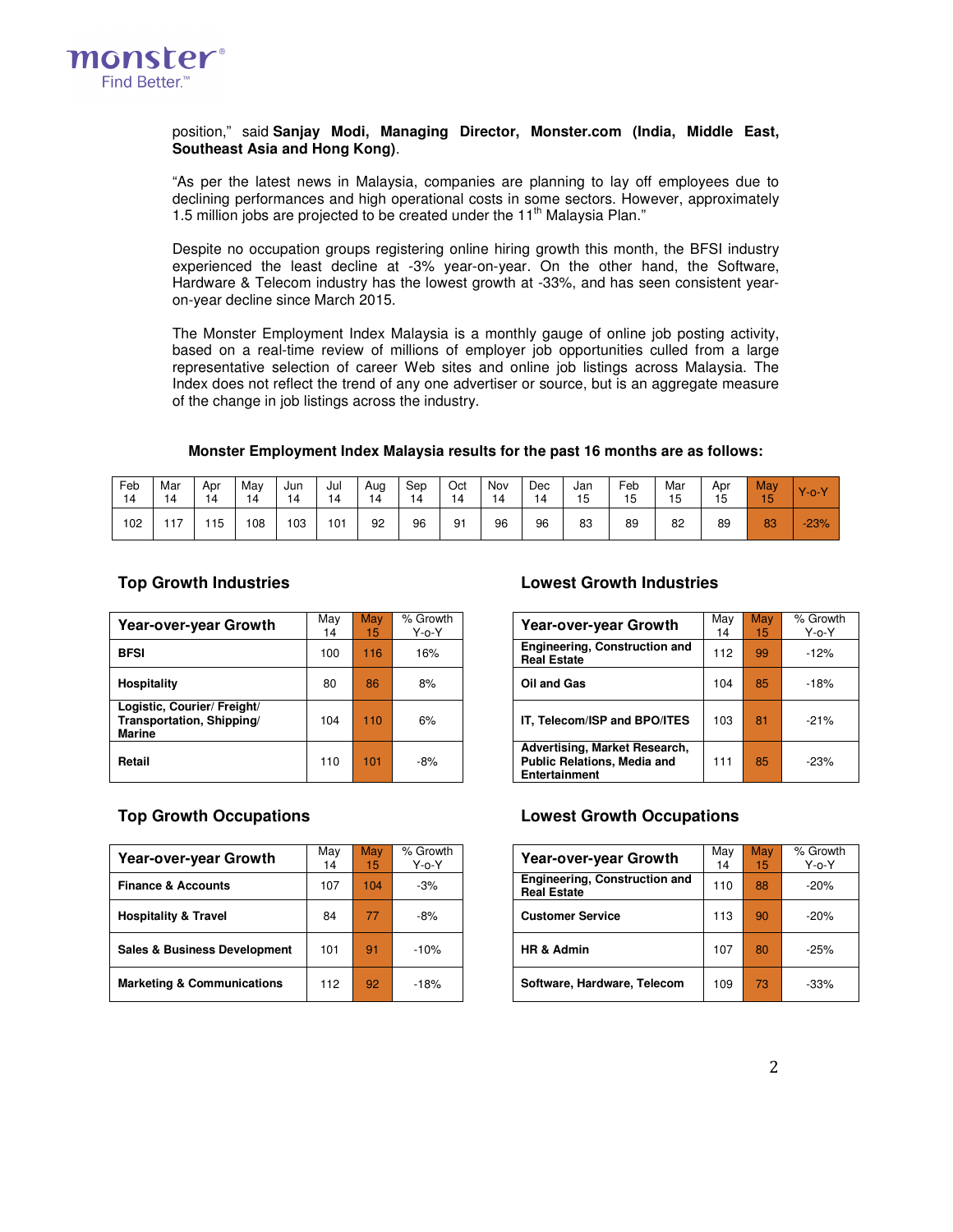monster® Find Better.<sup>™</sup>

## **By Industry**

|                                                                                             |     |     |     | 2014 | 2015 |     |            |     |     |     |     |     |     |
|---------------------------------------------------------------------------------------------|-----|-----|-----|------|------|-----|------------|-----|-----|-----|-----|-----|-----|
|                                                                                             | May | Jun | Jul | Aug  | Sep  | Oct | <b>Nov</b> | Dec | Jan | Feb | Mar | Apr | May |
| IT, Telecom/ISP and BPO/ITES                                                                | 103 | 102 | 105 | 95   | 108  | 105 | 110        | 107 | 79  | 97  | 87  | 88  | 81  |
| <b>Engineering, Construction and</b><br><b>Real Estate</b>                                  | 112 | 103 | 106 | 92   | 95   | 91  | 96         | 97  | 83  | 92  | 89  | 106 | 99  |
| <b>BFSI</b>                                                                                 | 100 | 100 | 99  | 88   | 96   | 85  | 98         | 109 | 88  | 100 | 101 | 121 | 116 |
| Production/Manufacturing,<br><b>Automotive and Ancillary</b>                                | 103 | 101 | 102 | 98   | 96   | 89  | 94         | 90  | 86  | 89  | 88  | 95  | 92  |
| Oil and Gas                                                                                 | 104 | 95  | 102 | 96   | 102  | 105 | 119        | 106 | 76  | 82  | 81  | 85  | 85  |
| Hospitality                                                                                 | 80  | 89  | 87  | 97   | 102  | 106 | 102        | 110 | 99  | 117 | 100 | 91  | 86  |
| Retail                                                                                      | 110 | 93  | 99  | 91   | 94   | 94  | 100        | 100 | 85  | 88  | 93  | 105 | 101 |
| Logistic, Courier/ Freight/<br><b>Transportation, Shipping/ Marine</b>                      | 104 | 114 | 114 | 100  | 104  | 90  | 97         | 91  | 86  | 100 | 98  | 114 | 110 |
| Advertising, Market Research,<br><b>Public Relations, Media and</b><br><b>Entertainment</b> | 111 | 106 | 108 | 96   | 96   | 91  | 95         | 96  | 91  | 78  | 70  | 83  | 85  |

# **By Occupation**

|                                                |     |     |     | 2014 | 2015 |     |     |            |     |     |     |     |     |
|------------------------------------------------|-----|-----|-----|------|------|-----|-----|------------|-----|-----|-----|-----|-----|
|                                                | May | Jun | Jul | Aug  | Sep  | Oct | Nov | <b>Dec</b> | Jan | Feb | Mar | Apr | May |
| Software, Hardware, Telecom                    | 109 | 100 | 100 | 84   | 95   | 102 | 112 | 109        | 82  | 101 | 85  | 88  | 73  |
| <b>Finance &amp; Accounts</b>                  | 107 | 98  | 95  | 88   | 95   | 89  | 96  | 102        | 89  | 96  | 98  | 109 | 104 |
| <b>Sales &amp; Business Development</b>        | 101 | 92  | 90  | 87   | 104  | 101 | 99  | 99         | 90  | 93  | 92  | 95  | 91  |
| <b>Customer Service</b>                        | 113 | 94  | 102 | 94   | 93   | 96  | 102 | 101        | 77  | 82  | 70  | 84  | 90  |
| <b>Marketing &amp; Communications</b>          | 112 | 107 | 107 | 100  | 96   | 91  | 94  | 90         | 89  | 88  | 86  | 93  | 92  |
| HR & Admin                                     | 107 | 103 | 102 | 96   | 97   | 92  | 92  | 93         | 83  | 87  | 83  | 89  | 80  |
| Engineering /Production, Real<br><b>Estate</b> | 110 | 105 | 104 | 93   | 96   | 89  | 95  | 94         | 82  | 89  | 84  | 93  | 88  |
| <b>Hospitality &amp; Travel</b>                | 84  | 91  | 93  | 99   | 111  | 110 | 104 | 115        | 99  | 120 | 91  | 87  | 77  |
| Purchase/ Logistics/ Supply Chain              | 108 | 107 | 100 | 94   | 100  | 97  | 93  | 90         | 82  | 91  | 86  | 95  | 88  |

**-Ends-**